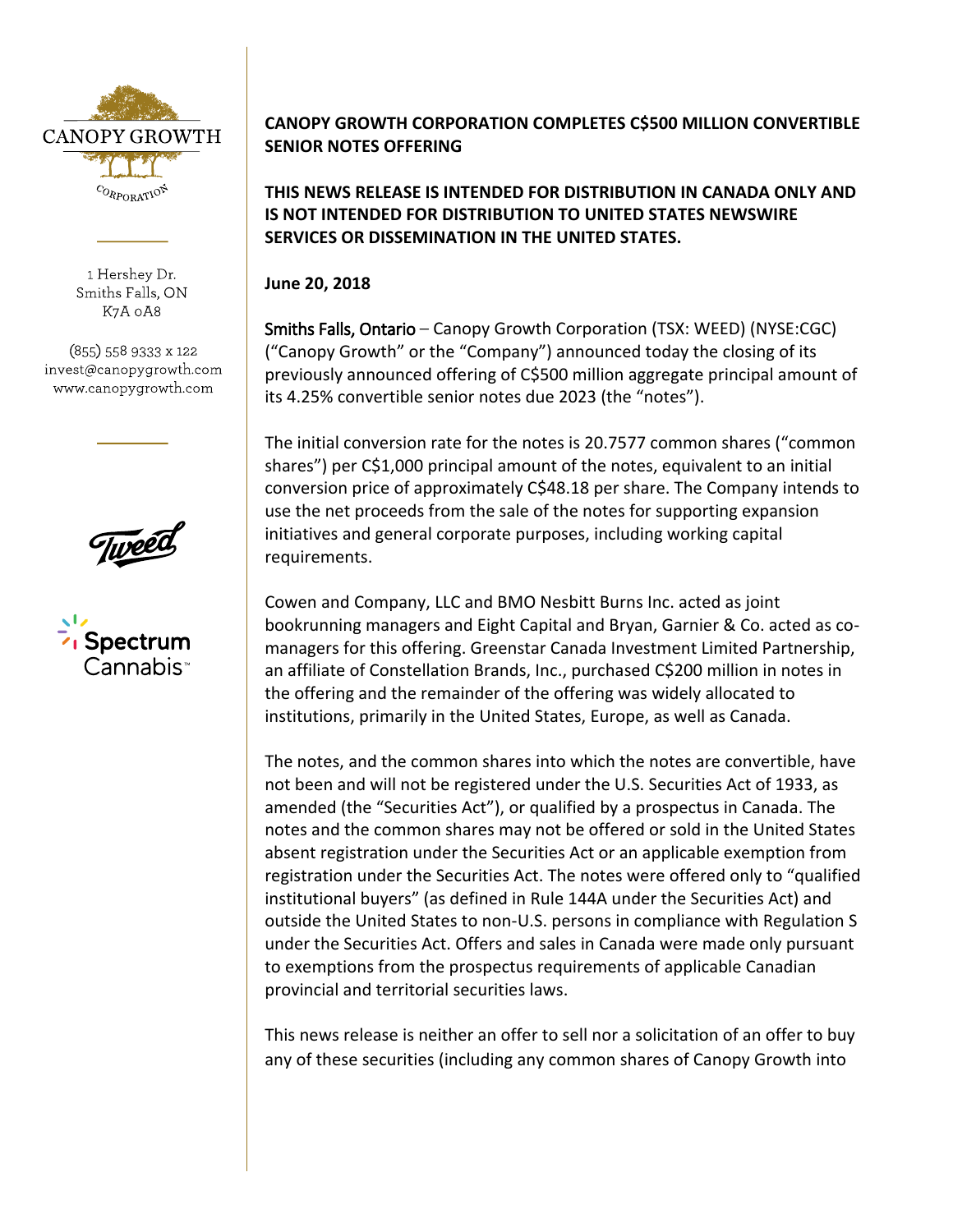which the notes are convertible) and shall not constitute an offer, solicitation or sale in any jurisdiction in which such offer, solicitation or sale is unlawful.

Here's to Future Growth.

## **Contact:**

Caitlin O'Hara Media Relations Caitlin.ohara@canopygrowth.com 613-291-3239

Investor Relations Tyler Burns Tyler.burns@canopygrowth.com 855-558-9333 ex 122

Director Bruce Linton tmx@tweed.com

## **About Canopy Growth Corporation**

Canopy Growth is a world-leading diversified cannabis and hemp company, offering distinct brands and curated cannabis varieties in dried, oil and Softgel capsule forms. From product and process innovation to market execution, Canopy Growth is driven by a passion for leadership and a commitment to building a world-class cannabis company one product, site and country at a time.

Canopy Growth has established partnerships with leading sector names including cannabis icon Snoop Dogg, breeding legends DNA Genetics and Green House seeds, and Fortune 500 alcohol leader Constellation Brands, to name but a few. Canopy Growth operates ten cannabis production sites with over 2.4 million square feet of production capacity, including over 500,000 square feet of GMP-certified production space. The Company has operations in eight countries across five continents. The Company is proudly dedicated to educating healthcare practitioners, conducting robust clinical research, and furthering the public's understanding of cannabis, and through its partly owned subsidiary, Canopy Health Innovations, has devoted millions of dollars toward cutting edge, commercializable research and IP development. Through partly owned subsidiary Canopy Rivers Corporation, the Company is providing resources and investment to new market entrants and building a portfolio of stable investments in the sector. From our historic public listing to our continued international expansion, pride in advancing shareholder value through leadership is engrained in all we do at Canopy Growth. **For more information visit** www.canopygrowth.com